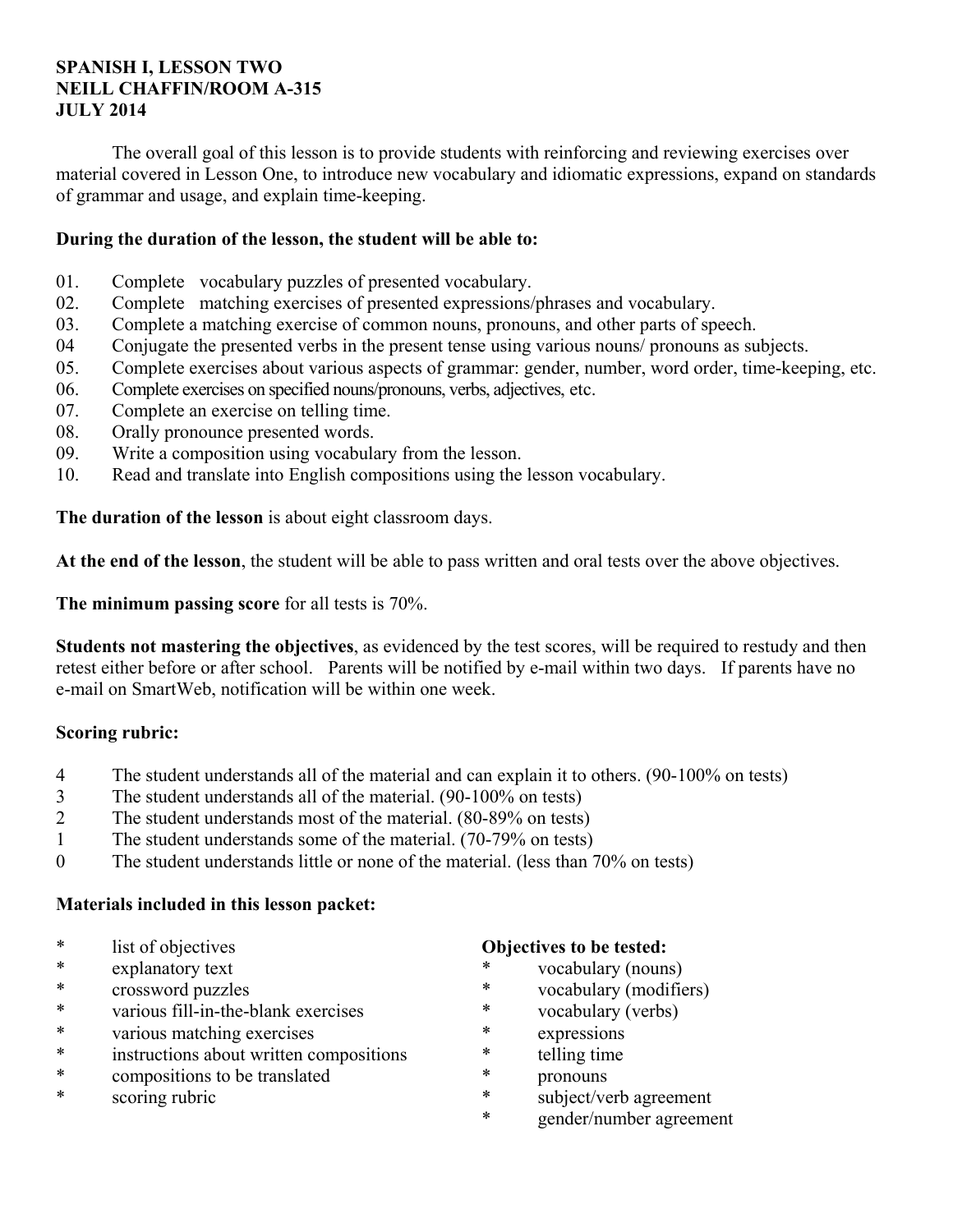### LESSON TWO: NOUNS/MODIFIERS

*el señor la señora la señorita el escritorio/pupitre la pared la muralla el techo/cielo el piso/suelo la ventana el ventilador el acondicionador de aire el calentador/calorìfero el telèfono el televisor/la televisiòn la computadora el làpiz el bolìgrafo la regla el papel el cuaderno el libro la calculadora el inglès las matemàticas la ciencia la mùsica el baile la instrucciòn cìvica el arte el francès el alemàn el latino las persianas la pizarra/el pizarròn la tiza el marcador el tajalàpices el calendario el horario el estante la blusa la camisa los pantalones los calcetines los zapatos los guantes la cintura/el cinturòn la ropa interior*

man, gentleman, Mr. married woman, Mrs. unmarried woman, Miss desk wall (interior) wall (freestanding) roof/sky floor window fan air conditioner heater telephone television set, television computer pencil ballpoint pen ruler paper notebook book calculator English mathematics science music dance social studies, civics art French German Latin window blinds chalkboard chalk marker pencil sharpener calendar schedule shelf blouse shirt pants, trousers socks shoes gloves belt underwear *fàcil* 

*difìcil* 

*òbvio misterioso desconocido bien mejor òptimo mal peor pèsimo grueso ligero pesado ùtil inùtil vacio lleno ocupado desocupado suave inteligente estùpido generoso tacaño sabio tonto ignorante roto llano/igual saludable/salubre dañoso seguro hambriente (tener hambre) sediento (tener sed) feal/integro/leal pèrfido/desleal/infiel voraz/insaciable joven viejo enfermo muerto vivo feliz triste enojado limpio sucio*

easy difficult obvious, clear mysterious, unclear unknown, obscure well better best bad worse worst thick light heavy useful useless empty, blank full, filled busy idle soft, smooth intelligent stupid generous stingy wise, learned silly, foolish ignorant broken level, equal healthy dangerous safe, secure hungry thirsty loyal, honest, trustworthy false, disloyal, perfidious greedy young old sick dead alive happy sad angry clean dirty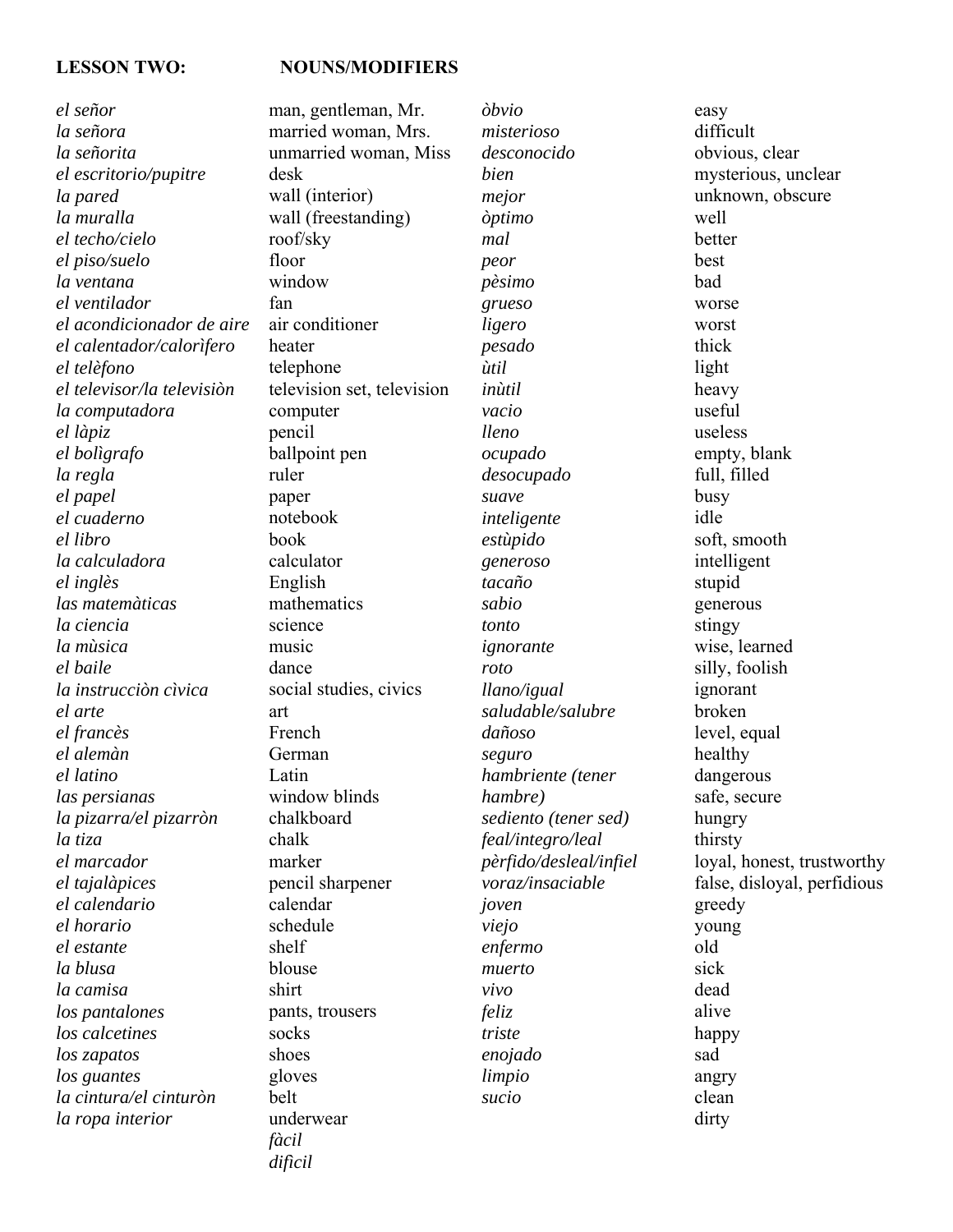*Estar de prisa. ¿Còmo estàs tù? Va de mal en peor.* 

*¿De dònde es Ud.? No vale la pena.* 

*¿Què pasa? Màs vale algo que nada. Tener hambre. Tener sed. Estar enfermo/cansado.* 

*Estar adormecido.* 

*¿Còmo te va? ¿Què tal? Tal vez Darse cuenta de.* 

### *Dar que reir/llorar.*

*De dìa/noche No se me de nada. No es de nada. Gracias/por favor. Hàgame el favor de.... Echar menos... Echar mano....* 

*Echar una mano.* 

*Hace frìo/calor. Hace aire/viento. Hacer intenciòn. Tomar el sol/aire.*

## **LESSON TWO: EXPRESSIONS (AND EXAMPLES)**

To be in a hurry. How are you (familiar)? Go from bad to worse.

Where are you from? It's not worth the effort.

What's happening? Something is better than nothing. To be hungry (have hunger). To be thirsty (have thirst). To be sick/tired.

To be sleepy.

How's it going with you? How are you? Perhaps/maybe Take notice of, notice.

Begin to laugh/cry

During the day/night. It doesn't matter to me. It doesn't matter. It's nothing. Thanks/please. Please. Do me the favor of...... To miss (a thing, person, etc.) To seize, take hold of, grab.

To help, lend a hand.

It is cold/hot. It is windy. To intend, mean Sunbathe, get fresh air. *Estoy de prisa*. I am in a hurry. *¿Còmo està Ud.?* How are you (formal)? *Todo va de mal en peor*. Everthing's getting worse. *¿De dònde son ellos?* Where are they from? *Este trabajo no vale la pena.* This work isn't worth the effort.

*Tengo hambre.* I am hungry. *Èl tiene sed.* He is thirsty. *Ella està enferma/cansada*. She is sick/tired. *Estoy adormecido*. I am sleepy.

*¿Còmo les va?* How's it going with you(pl.)? *Tal vez voy a casa.* Maybe I go home. *Me doy cuenta del problema.* I notice the problem. *Ella da que llorar/reir.* She begins to cry/laugh. *Trabajo de dìa/noche*. I work days/nights.

*abbr.*: *"de nada"*. You're welcome.

*Hàgame el favor de salir.* Please leave. *Echo menos a mi gato*. I miss my cat. *Ella echa mano al libro.* She grabs the book. *Echas una mano a la cocinera.* You help the cook.

*Hago intenciòn de cantar.* I mean to sing. *Tomamos el sol las mañanas.* We sunbathe mornings.

## **LESSON TWO: VERBS**

**Echar-cast, fling, throw** yo echo tù echas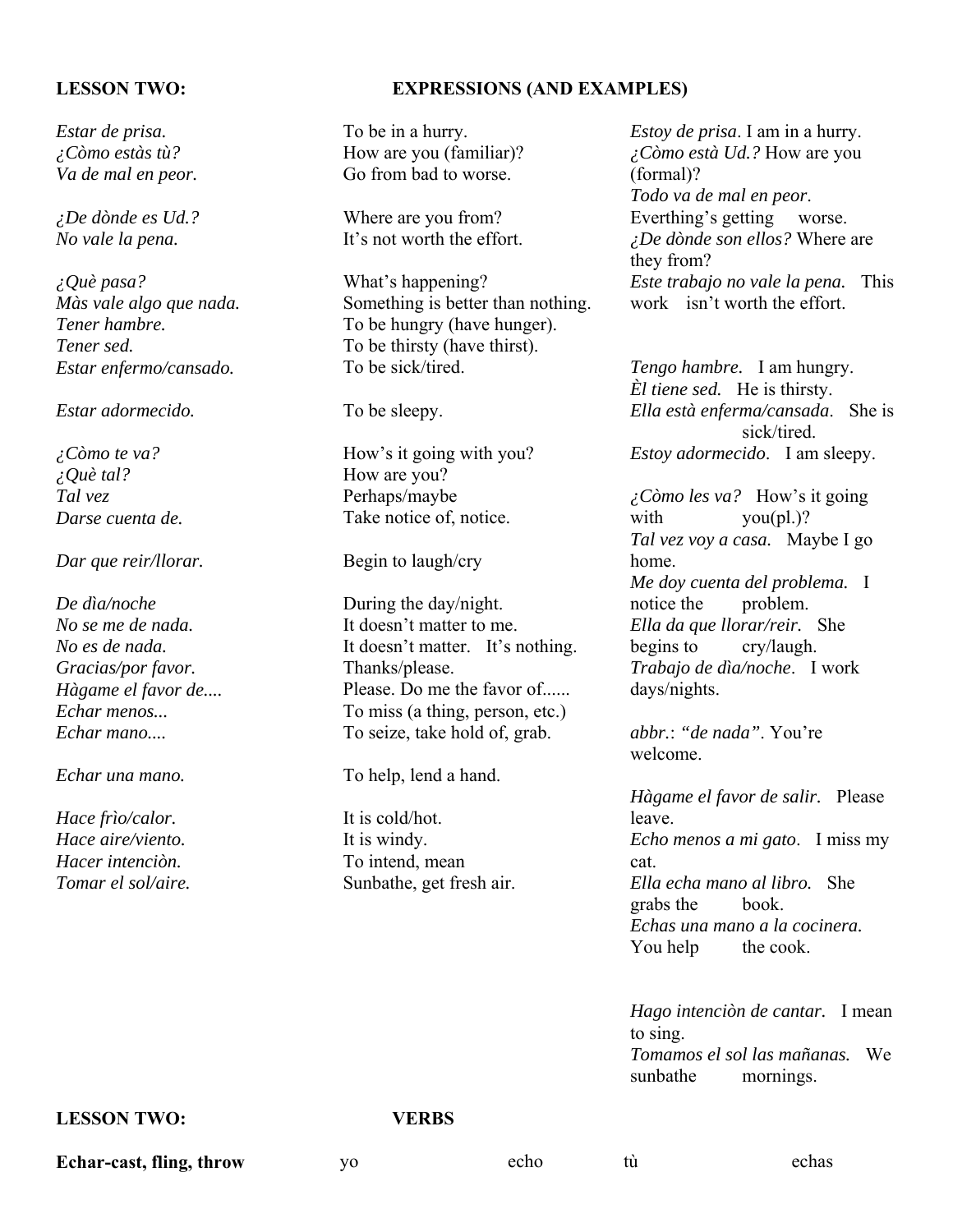| Ud./èl/ella<br>nosotros(as)<br>vosotro(as)<br>Uds./ellos/ellas | echa<br>echamos<br>echàis<br>echan | <b>Reir-laugh</b><br>yo<br>tù<br>Ud./èl/ella<br>nosotros(as)<br>vosotro(as)<br>Uds./ellos/ellas | rìo<br>ries<br>rie<br>reimos<br>rèis<br>rien | Llorar-cry, weep, whine<br>yo<br>tù<br>Ud./èl/ella<br>nosotros(as)<br>vosotro(as)<br>Uds./ellos/ellas | <i>lloro</i><br><i>lloras</i><br><i>llora</i><br><i>lloramos</i><br><i>lloràis</i><br><i>lloran</i> |
|----------------------------------------------------------------|------------------------------------|-------------------------------------------------------------------------------------------------|----------------------------------------------|-------------------------------------------------------------------------------------------------------|-----------------------------------------------------------------------------------------------------|
| <b>Escribir-write</b>                                          |                                    | Esperar-wait, await, hope (for)                                                                 |                                              | Oir-hear                                                                                              |                                                                                                     |
| yo                                                             | escribo                            | yo                                                                                              | esperar                                      | yo                                                                                                    | oigo                                                                                                |
| tù                                                             | escribes                           | tù                                                                                              | esperas                                      | tù                                                                                                    | oyes                                                                                                |
| Ud./èl/ella                                                    | escribe                            | Ud./èl/ella                                                                                     | espera                                       | Ud./èl/ella                                                                                           | oye                                                                                                 |
| nosotros(as)                                                   | escribimos                         | nosotros(as)                                                                                    | esperamos                                    | nosotros(as)                                                                                          | oimos                                                                                               |
| vosotro(as)                                                    | escribìs                           | vosotro(as)                                                                                     | esperàis                                     | vo <sub>s</sub> otro(as)                                                                              | ois                                                                                                 |
| Uds./ellos/ellas                                               | escriben                           | Uds./ellos/ellas                                                                                | esperan                                      | Uds./ellos/ellas                                                                                      | oyen                                                                                                |
| Correr-run                                                     |                                    | <b>Recibir-receive</b>                                                                          |                                              | <b>Escuchar-listen (to)</b>                                                                           |                                                                                                     |
| yo                                                             | corro                              | yo                                                                                              | recibo                                       | yo                                                                                                    | escucho                                                                                             |
| tù                                                             | corres                             | tù                                                                                              | recibes                                      | tù                                                                                                    | escuchas                                                                                            |
| Ud./èl/ella                                                    | corre                              | Ud./èl/ella                                                                                     | recibe                                       | Ud./èl/ella                                                                                           | escucha                                                                                             |
| nosotros(as)                                                   | corremos                           | nosotros(as)                                                                                    | recibimos                                    | nosotros(as)                                                                                          | escuchamos                                                                                          |
| vosotro(as)                                                    | corrèis                            | vosotro(as)                                                                                     | recibis                                      | vosotro(as)                                                                                           | escuchàis                                                                                           |
| Uds./ellos/ellas                                               | corren                             | Uds./ellos/ellas                                                                                | reciben                                      | Uds./ellos/ellas                                                                                      | escuchan                                                                                            |
| <b>Traducir-translate</b>                                      |                                    | Jugar-play (a game)                                                                             |                                              | Aparecer-appear, show up                                                                              |                                                                                                     |
| yo                                                             | traduzco                           | yo                                                                                              | juego                                        | yo                                                                                                    | aparezco                                                                                            |
| tù                                                             | traduces                           | tù                                                                                              | juegas                                       | tù                                                                                                    | apareces                                                                                            |
| Ud./èl/ella                                                    | traduce                            | Ud./èl/ella                                                                                     | juega                                        | Ud./èl/ella                                                                                           | aparece                                                                                             |
| nosotros(as)                                                   | traducimos                         | nosotros(as)                                                                                    | jugamos                                      | nosotros(as)                                                                                          | aparecemos                                                                                          |
| vosotro(as)                                                    | traducis                           | vosotro(as)                                                                                     | jugàis                                       | vosotro(as)                                                                                           | aparecèis                                                                                           |
| Uds./ellos/ellas                                               | traducen                           | Uds./ellos/ellas                                                                                | juegan                                       | Uds./ellos/ellas                                                                                      | aparecen                                                                                            |
| Cocer-cook, bake, boil                                         |                                    | Arreglar-arrange, adjust                                                                        |                                              | Parecer-to seem, appear to be                                                                         |                                                                                                     |
| yo                                                             | cuezo                              | yo                                                                                              | arreglo                                      | yo                                                                                                    | parezco                                                                                             |
| tù                                                             | cueces                             | tù                                                                                              | arreglas                                     | tù                                                                                                    | pareces                                                                                             |
| Ud./èl/ella                                                    | cuece                              | Ud./èl/ella                                                                                     | arregla                                      | Ud./èl/ella                                                                                           | parece                                                                                              |
| nosotros(as)                                                   | cozemos                            | nosotros(as)                                                                                    | arreglamos                                   | nosotros(as)                                                                                          | parecemos                                                                                           |
| vosotro(as)                                                    | cocèis                             | vosotro(as)                                                                                     | arreglàis                                    | vosotro(as)                                                                                           | parecèis                                                                                            |
| Uds./ellos/ellas                                               | cuecen                             | Uds./ellos/ellas                                                                                | arreglan                                     | Uds./ellos/ellas                                                                                      | parecen                                                                                             |
| I FEEON TWO.                                                   |                                    | <b><i>FVAMPI FS OF VERR HSACF</i></b>                                                           |                                              |                                                                                                       |                                                                                                     |

# **LESSON TWO: EXAMPLES OF VERB USAGE**

*Yo cuezo el tocino y los huevos para el desayuno.* I cook bacon and eggs for breakfast. *Ella arregla los muebles en su recàmara.* She arranges the furniture in her bedroom. *La alfombra parece sucia.* The carpet appears dirty. *Hay que traducir esta pàgina.* It is necessary to translate this page. *Jugamos al ajedrez.*

We play chess.

*El sol aparece sobre el horizonte.* The sun appears over the horizon. *Uds. escriben poemas en clase.*  You (pl) write poems in class. *El perro corre ràpido por el cèsped.* The dog runs rapidly through the yard.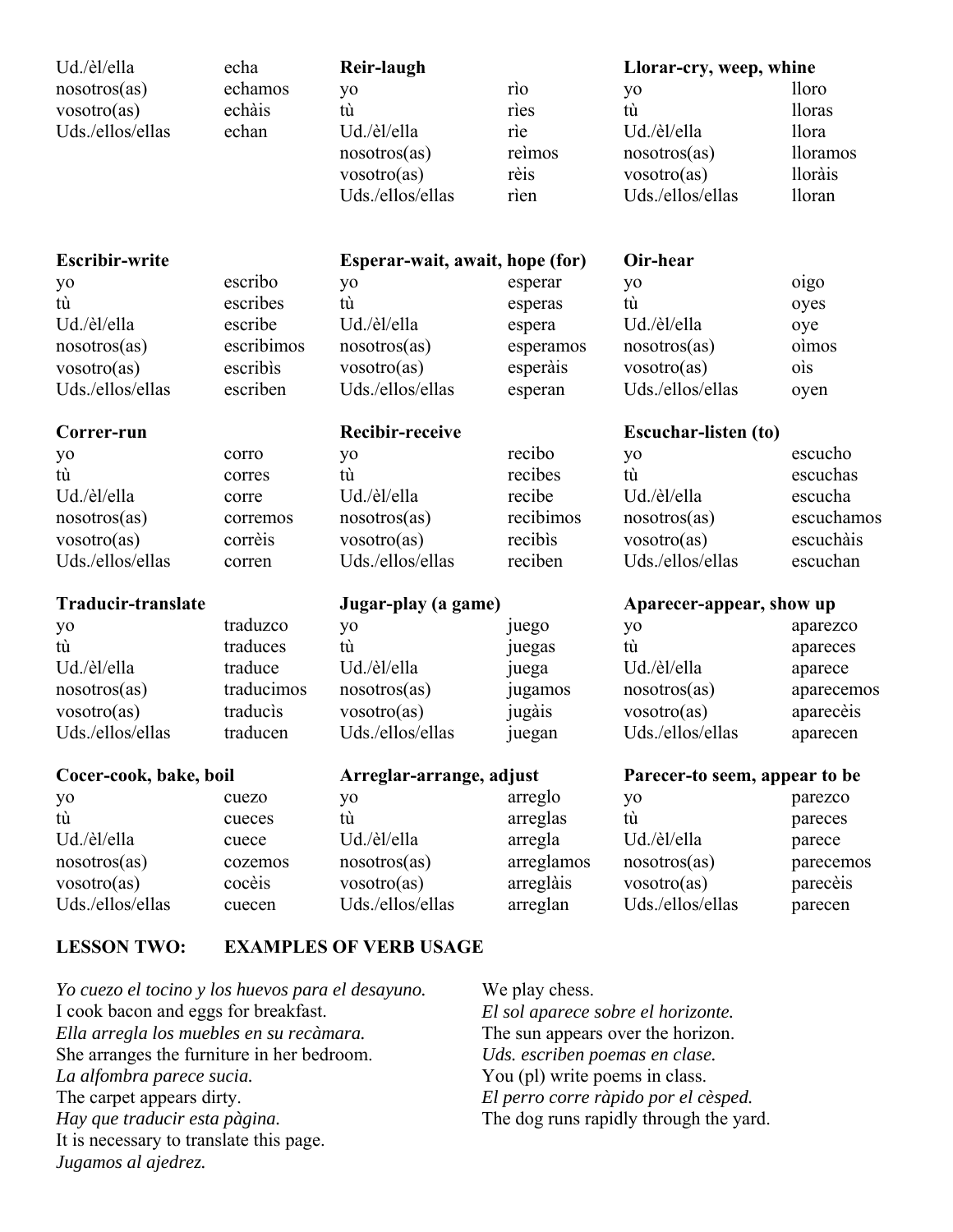| Espero la llegada de mi abuelo.             | Echamos una pelota en el campo deportivo.     |
|---------------------------------------------|-----------------------------------------------|
| I await the arrival of my grandfather.      | We throw a ball on the sports field.          |
| Recibimos muchas cartas de nuestros primos. | Mi hermana llora cuando oye un cuento triste. |
| We receive many letters from our cousins.   | My sister cries when she hears a sad story.   |
| $\lambda$ No oyen Uds. ese ruido?           | Ella rìe cuando oye una broma.                |
| Don't you (pl) hear that noise?             | She laughs when she hears a joke.             |
| Tù escuchas muy bien al profesor.           | ¿Por què corren Uds. en el corredor?          |
| You listen very well to the teacher.        | Why do you (pl) run in the hallway?           |

## **LESSON TWO: MORE ABOUT PRONOUNS**

 You have already learned about personal pronouns as subjects, about possessive pronouns as both adjectives and pronouns, and about reflexive pronouns. In this lesson you will be introduced to pronouns used as direct objects, indirect objects, and objects of prepositions.

**Direct object pronouns** are pronouns used as direct objects; that is, they receive an action from the subject via the verb. The direct object pronouns are *me, te, le\*, lo, la, nos, os, les\*, los,* and *las*. The direct object pronouns come before the verb. *Le* and *les* are Latin-American Spanish usage for you formal singular and you formal plural. **Look at the following examples of direct objects:**

| Yo veo el perro.        | Yo amo a Marìa.      | Escribimos los poemas. |
|-------------------------|----------------------|------------------------|
| I see the dog.          | I love Maria.        | We write the poems.    |
| Yo lo veo.              | La amo.              | Los escribimos.        |
| I see it.               | I love her.          | We write them.         |
| Ella bebe la leche.     | Uds. quieren dinero. | El gato come el ratòn. |
| She drinks the milk.    | You (pl) want money. | The cat eats the rat.  |
| Ella la bebe.           | Uds. lo quieren.     | El gato lo come.       |
| She drinks it.          | You want it.         | The cat eats it.       |
| Recibimos las cartas.   | Oigo el ruido.       | Vemos la luna.         |
| We receive the letters. | I hear the noise.    | We see the moon.       |
| Las recibimos.          | Lo oigo.             | La vemos.              |
| We receive them.        | I hear it.           | We see it.             |
| El lava el carro.       | Comemos el tocino.   | Cuezo los huevos.      |
| He washes the car.      | We eat the bacon.    | I cook the eggs.       |
| El lo lava.             | Lo comemos.          | Los cuezo.             |
| He washes it.           | We eat it.           | I cook them.           |

Note that when a direct object is a person, you must use "a" before the direct object pronoun: *Yo amo a Marìa*; *Ella ve a su papà.* To make a sentence negative, put "no" in front of the pronoun: *No lo comemos. No la veo.*

**The indirect object pronouns** are used as indirect objects. They are *me, te, nos, le,* and *les*. *Se* is used to replace *le* and *les* when followed by a direct object pronoun beginning in "l".Note that *le* and *les* are both masculine and feminine. Therefore, a prepositional phrase often is used along with *le* and *les*. *Le* and *les* are often used even if the noun that is the indirect object is in the sentence. **Look at the following examples:**

*Tomas me habla.* Thomas speaks to me. *Ellos les cantan a sus mamàs.* They sing to their mothers. *La profesora nos enseña la lecciòn.* The teacher teaches us the lesson. *Le enviamos la carta a Juan.* We send John the letter.

*El gato nos mira.* The cat looks at us. *Ella no te dice nada.* She doesn't tell you anything. *El perro nos trae un conejo muerto.* The dog brings us a dead rabbit. *Èl le da un libro a su nieto.* He gives a book to his nephew.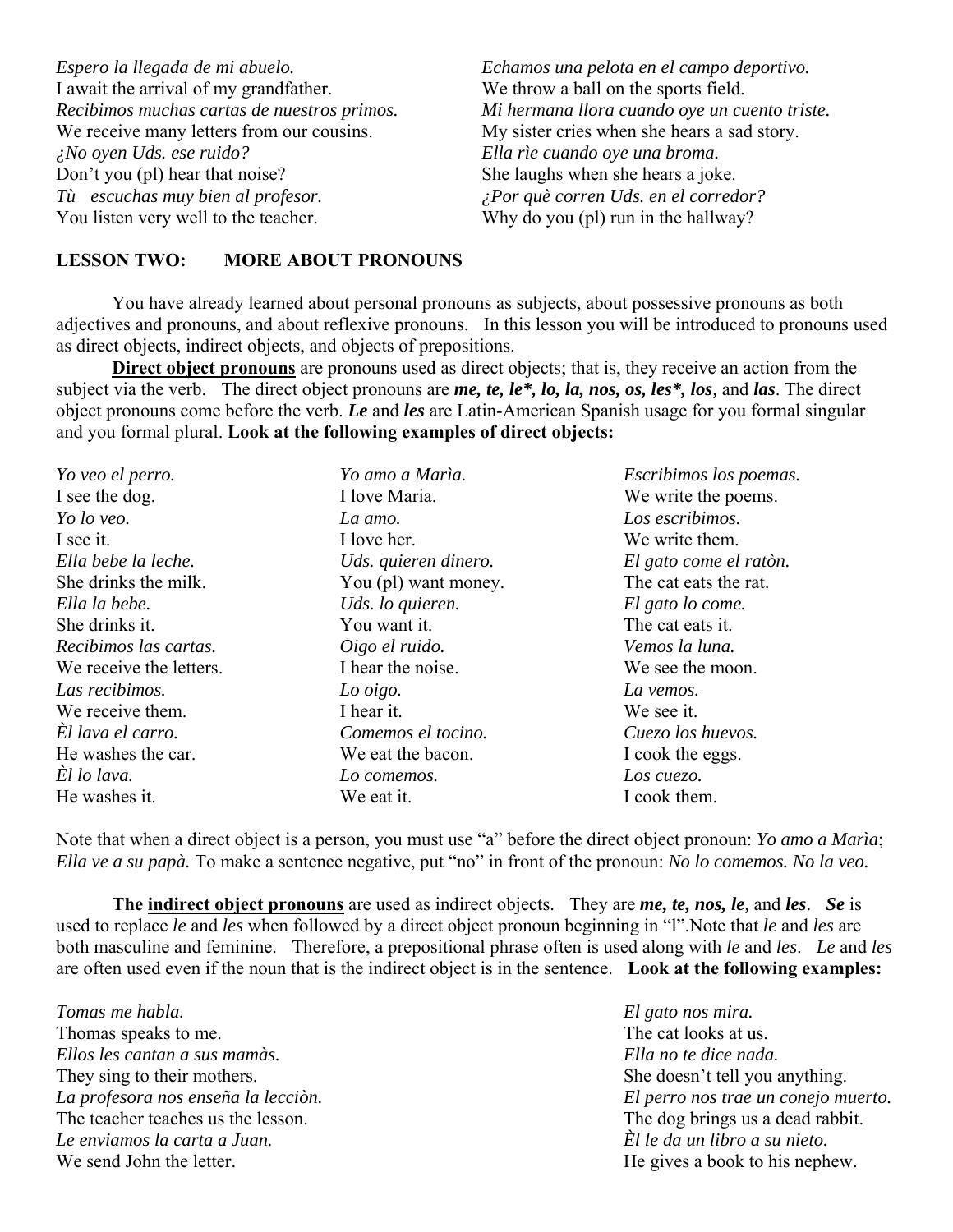| El bombero nos muestra el camión.   |
|-------------------------------------|
| The fireman shows us the truck.     |
| Ella me dice un cuento interesante. |

She tells me an interesting story. *Les cuezo huevos revueltos.* I cook them scrambled eggs.

*Yo le hablo a ella.* I talk to her.

Note the use of a **double negative** in *Ella no te dice nada* (literally, She doesn't tell you nothing.). This is perfectly acceptable in Spanish, but not in English. *No hay nadie aqui* (literally, There is not nobody here.). In English this would be *There isn't anyone here* or *There is nobody here*. Again, **Spanish commonly uses double negatives**. Again, **to make a sentence negative**, **put "no" in front of the pronoun**: *No les cuezo huevos revueltos. No le enviamos la carta a Juan.*

**LESSON TWO: DOUBLE OBJECTS (DIRECT AND INDIRECT OBJECT)**

 Sometimes you have both an indirect and a direct object. The indirect object will always come before the direct object. Both will come before the verb, except sometimes in the case of an infinitive, which will be explained shortly. To review:

## **Direct objects:**

|                                      | Direct objects:                                         |                                       |                                                   | <b>Indirect objects:</b> |                                                                                                             |
|--------------------------------------|---------------------------------------------------------|---------------------------------------|---------------------------------------------------|--------------------------|-------------------------------------------------------------------------------------------------------------|
| me                                   | me                                                      | <i>El me ve.</i> He sees me.          | me                                                | me                       | <i>El me habla.</i> He talks to me.                                                                         |
| te                                   | you                                                     | Ella te ama. She loves you.           | te                                                | you                      | <i>Ella te mira.</i> She looks at you.                                                                      |
| lo/le                                | him/you                                                 | Lo tomo. I take it.                   | le/se                                             | him, her, you            | <i>Yo le pienso.</i> I think about you.                                                                     |
| la/le<br>it.                         | her/you                                                 | El gato la mata. The cat kills        | nos                                               | <b>us</b>                | <i>El gato nos viene.</i> The cat<br>comes to us.                                                           |
| nos                                  | <b>us</b>                                               | El camarero nos sirve. The            | OS                                                |                          |                                                                                                             |
|                                      |                                                         | waiter serves us.                     |                                                   | <i>les/se</i> them, you  | <i>Ellos les cantan.</i> They sing for                                                                      |
| OS                                   |                                                         |                                       |                                                   |                          | them.                                                                                                       |
|                                      | $\cos$ /les them $\forall$ <i>ou</i>                    | We want them.<br>Los queremos.        |                                                   |                          |                                                                                                             |
|                                      | las/les them/you                                        | Las recibimos.<br>We receive<br>them. |                                                   |                          | Note that in the case of le and les, an explanatory<br>phrase would usually be added: Ellos les cantan para |
| $\ast$                               | <i>le/les</i> translate this way, but are used this way |                                       | ellos. Yo le pienso en Ud. "Se" will be explained |                          |                                                                                                             |
| primarily in Latin-American Spanish. |                                                         | below.                                |                                                   |                          |                                                                                                             |

Here are some examples of **double object pronouns**:

| Yo te/le envio la carta.                     | El gato nos trae el pàjaro.                                                                                                                                                                                                                                                                           |
|----------------------------------------------|-------------------------------------------------------------------------------------------------------------------------------------------------------------------------------------------------------------------------------------------------------------------------------------------------------|
| I send you(familiar)/you(formal) the letter. | The cat brings us the bird.                                                                                                                                                                                                                                                                           |
| Yo te/se la envio a ti/a Ud.                 | El gato nos lo trae.                                                                                                                                                                                                                                                                                  |
| I send it to you.                            | The cat brings it to us.                                                                                                                                                                                                                                                                              |
| El nos explica la lección.                   | El les da la information a ellos.                                                                                                                                                                                                                                                                     |
| He explains the lesson to us.                | He gives them the information.                                                                                                                                                                                                                                                                        |
| El nos la explica.                           | $\dot{E}$ l se la da a ellos.                                                                                                                                                                                                                                                                         |
| He explains it to us.                        | He gives it to them.                                                                                                                                                                                                                                                                                  |
| Manuel me muestra la via.                    |                                                                                                                                                                                                                                                                                                       |
| Manuel shows me the way.                     | Note that when le or les is an indirect object in front of                                                                                                                                                                                                                                            |
| Manuel me la muestra.                        | a direct object beginning with "I", le and les change to                                                                                                                                                                                                                                              |
| Manuel shows it to me.                       | "se" and an explanatory phrase is used. In fact, that is<br>usually done anytime le or les is used, to avoid<br>confusion. This is because <i>le</i> , <i>les</i> , and <i>se</i> can mean<br>several things. "Ti" means to you (familiar). Again, it<br>is very common to use both the pronoun and a |
|                                              | prepositional phrase.                                                                                                                                                                                                                                                                                 |

 Sometimes you will use the infinitive form of a verb. These are the forms ending "ar", "er', or "ir. They mean "to eat", "to sleep", "to walk", etc. There are some important things to consider about the meaning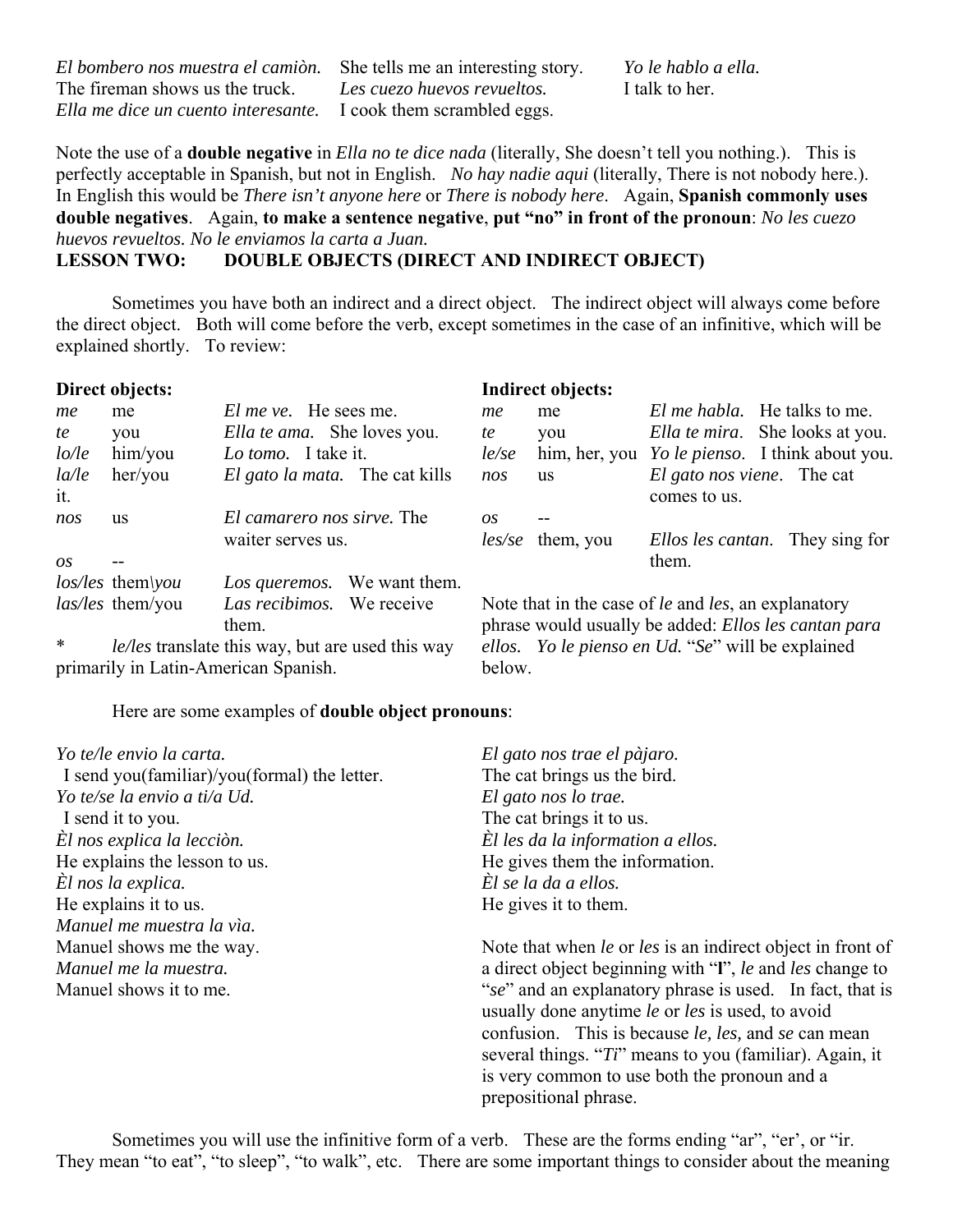of verbs in Spanish. In English there is a distinct difference between "I go to the store, I am going to the store, and I do go to the store". In Spanish there typically is no difference. "Voy a la tienda" can mean any of the three instances just given in English. There are ways of differentiating between the emphatic (do go) and the progressive (am going), but I will deal with that at a later time.

 "I need to go to the store, I do need to go to the store, or I am needing to go to the store", all become "Necesito ir a la tienda" in Spanish. "Necesito" is the first person singular form of the infinitive "necesitar", which means "to need". "Ir" is the infinitive form meaning "to go".

# **Look at the following examples:**

| Tengo que ir a la escuela.     | Elena va a dar el regalo.                |
|--------------------------------|------------------------------------------|
| I have to go to the store.     | Elena is going to give the gift.         |
| Ella necesita enviar la carta. | Vamos a comprar el carro.                |
| She has to mail the letter.    | We are going to buy the car.             |
| Queremos hablar màs.           | La profesora quiere explicar la lecciòn. |
| We want to talk more           | The teacher wants to explain the lesson. |

 When you use pronouns in a sentence that contains an infinitive, there are two ways of placing the pronouns. Whichever you use, however, if there is a double object, then the indirect object pronoun will always come before the direct object pronoun. The pronouns may be place before the inflected verb form or attached to the end of the infinitive. **Look at the following examples:**

He wants to get the ball for me. *Èl me quiere sacar la pelota. Èl quiere sacarme la pelota.* He wants to get it for me. *Èl me la quiere sacar. Èl quiere sacàrmela*. She is going to teach me the song. *Ella me va a enseñar la canciòn. Ella va a enseñarme la canciòn.* She is going to teach it to me. *Ella me la va a enseñar. Ella va a enseñàrmela.* They ought to send me the book. *Ellos me deben enviar el libro.* They ought to send it to me. *Ellos me lo deben enviar. Ellos deben enviàrmelo*. She wants to send the letter to Mariela. *Ella quiere enviar la carta a Mariela.* She wants to send her the letter. *Ella le quiere enviar la carta a ella.* She wants to send it to her. *Ella se la quiere enviar a ella. \* Ella quiere enviàrsela a ella.* \* Jorge needs to explain the problem to Juan. *Jorge necesita explicar el problema a Juan.* Jorge needs to explain the problem to him. *Jorge le necesita explicar el problema a èl.* Jorge needs to explain it to Juan. *Jorge lo necesita explicar a Juan.* Jorge needs to explain it to him. *Jorge se lo necesita explicar a èl.\* Jorge necesita explicàrselo a èl.* \*

 Note that an explanatory prepositional phrase is used to clarify the meaning of "le" and "se". *Note that "se" replaces "le/les" when you have a double object where both objects start with "l".* See the starred (\*) examples. Since the indirect object pronoun would be "le" and it comes before "la" or "lo", then "le" must be replaced by "se".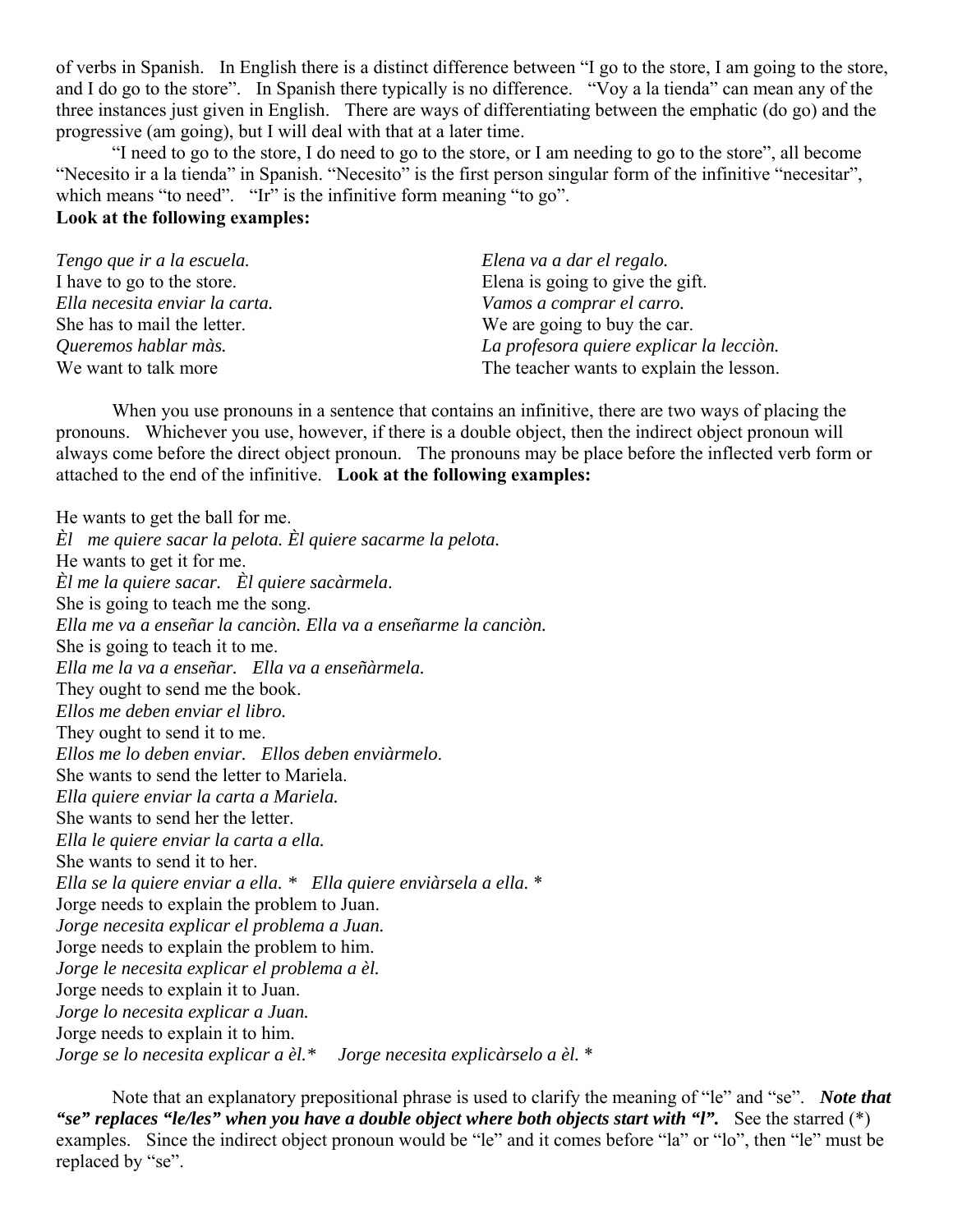Note that an accent mark on the infinitive form often becomes necessary if you attach the double object pronouns to the infinitive. This preserves the natural accent or stress on the infinitive.

## **LESSON TWO: TELLING TIME**

 Telling time is not particularly difficult in Spanish. Essentially, one gives the hour and adds the minutes until the half hour. Then one gives the next hour and substracts the minutes. "It is one o'clock" in English becomes "Es la una" in Spanish. "It is two o'clock" in English becomes "Son las dos" in Spanish. Note that in English we always say "it is", but in Spanish one says "they are" except for one o'clock. There are also expressions, just like in English, to differentiate between morning, afternoon, and night. There are also words for "noon" and "midnight". **Look at the following examples:**

*Es la una*. It is one o'clock. *Es la una de la tarde*. It is one o'clock in the afternoon. *Son las diez de la noche.* It is ten o'clock at night. *Son las siete.* It is seven o'clock. *Son las siete de la noche.* It is seven o'clock at night. *Son las tres de la tarde.* It is three o'clock in the afternoon. *Son las tres de la mañana.* It is three o'clock in the morning. *Son las seis de la mañana.* It is six o'clock in the morning.

## **Time/date words and expressions:**

*de la mañana* in/of the morning *de la noche* at night *mediodìa.* noon *medianoche* midnight *cuarto* quarter (fifteen) *media* half (thirty) *la madrugada* early morning (near dawn) *el anochecer* the evening *la tarde* the afternoon *la mañana* the morning *noche pasada* last night *anoche* last night *esta noche* tonight *el dìa/la noche* day/night *la fecha* date *la hora* hour (time) *el verano* summer

*Son las tres y diez.* It is ten minutes after three. *Son las tres y quince (cuarto).* It is a fifteen/a quarter past three. It is three-fifteen. *Son las cuatro y media.* It is half past four. It is four-thirty. *Son las once menos veinte.* It is twenty minutes until eleven. It is ten-forty. *Son las nueve menos quince (cuarto).* It is fifteen(a quarter) to nine. It is eight-forty-five. *Es mediodìa.* It is noon. *Es medianoche.* It is midnight.

In common speech, the time is often expressed thus: *son las seis cuarenta* (six-forty) or *veinte para las siete (twenty before seven).*

*la primavera* spring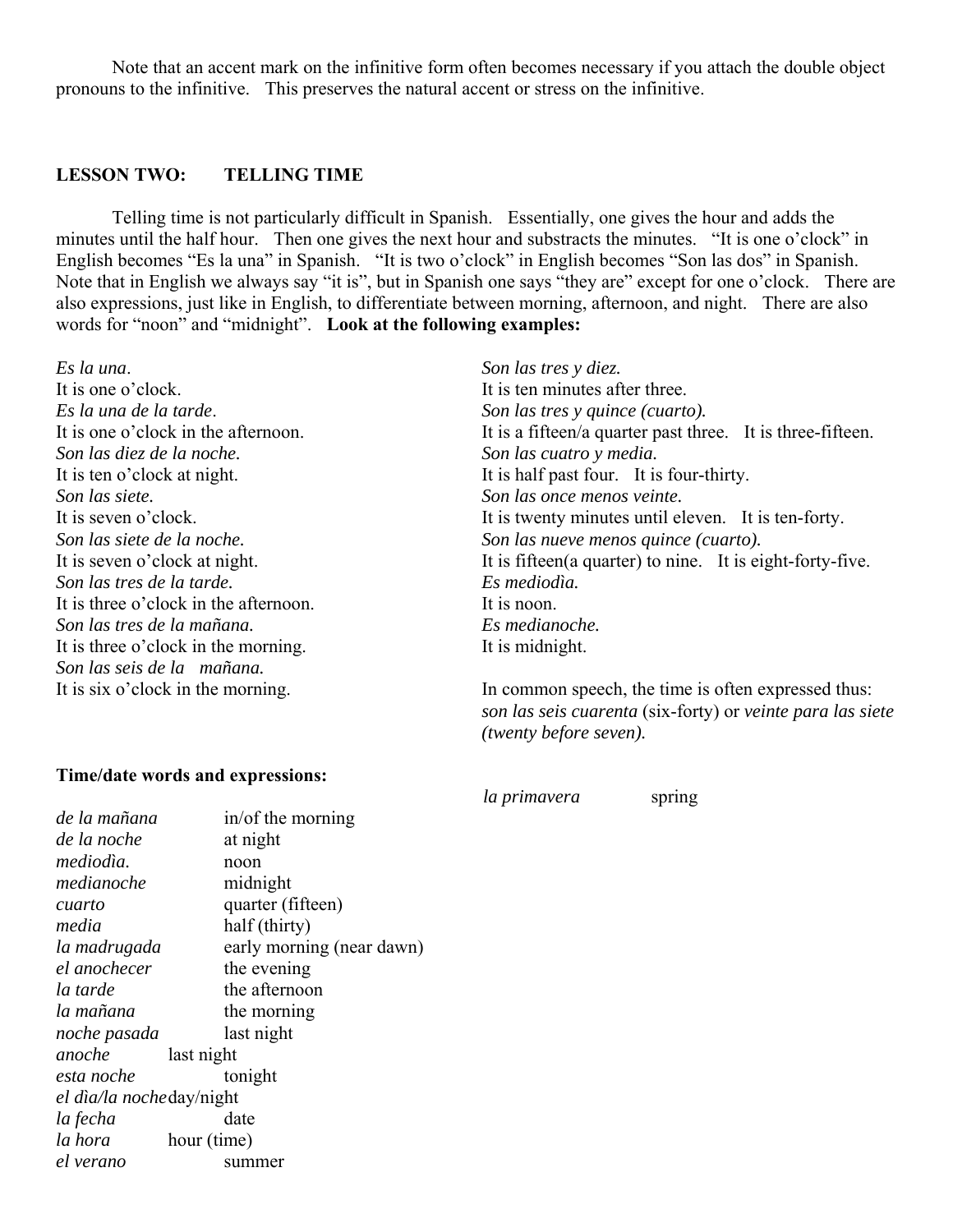|                           |                          | afternoon/evening |            |
|---------------------------|--------------------------|-------------------|------------|
| el otoño                  | autumn/fall              | hoy               | today      |
| el invierno               | winter                   | ayer              | yesterday  |
| mañana por la mañana      | tomorrow morning         | mañana            | tomorrow   |
| muy de la mañana          | early in the morning     | el mes/el año     | month/year |
| todas las mañanas/noches  | every morning/night      | la semana         | week       |
| todos los dias/las noches | every day/night          | temprano          | early      |
| anteayer                  | the day before yesterday | tarde             | late       |
| pasado mañana             | the day after tomorrow   | ahora             | now        |
| ayer tarde                | yesterday                | luego             | later      |

# **LESSON TWO: VOCABULARY (NOUNS)**

*Directions: Match the words in Spanish to their meanings in English by writing the letter of the meaning in front of the word in Spanish. Then, in the blank, write the plural form of the word in Spanish if it is singular or the singular if it is plural:*

| 01. | El libro                                                                                                                                                                                                                                         |
|-----|--------------------------------------------------------------------------------------------------------------------------------------------------------------------------------------------------------------------------------------------------|
| 02. | El arte                                                                                                                                                                                                                                          |
| 03. |                                                                                                                                                                                                                                                  |
| 04. | El escritorio                                                                                                                                                                                                                                    |
| 05. | La tiza<br><u> 1980 - Johann Barbara, martxa alemaniar a</u>                                                                                                                                                                                     |
| 06. | El cuaderno<br><u> 1989 - Johann Barn, mars eta bainar eta bainar eta baina eta baina eta baina eta baina eta baina eta baina e</u>                                                                                                              |
| 07. | El calendario                                                                                                                                                                                                                                    |
| 08. | La mùsica<br><u> 1990 - Johann Barbara, martin amerikan basa</u>                                                                                                                                                                                 |
| 09. | Los zapatos                                                                                                                                                                                                                                      |
| 10. | El calculador                                                                                                                                                                                                                                    |
| 11. | Los guantes                                                                                                                                                                                                                                      |
| 12. |                                                                                                                                                                                                                                                  |
| 13. | La regla<br><u> 1989 - Johann John Stein, mars et al. 1989 - John Stein, mars et al. 1989 - John Stein, mars et al. 1989 - John Stein Stein Stein Stein Stein Stein Stein Stein Stein Stein Stein Stein Stein Stein Stein Stein Stein Stein </u> |
| 14. | El ventilador                                                                                                                                                                                                                                    |
| 15. |                                                                                                                                                                                                                                                  |
| 16. | La señorita                                                                                                                                                                                                                                      |
| 17. | El señor<br><u> 1989 - Johann Barn, mars ar breithinn ar breithinn ar breithinn ar breithinn ar breithinn ar breithinn ar br</u>                                                                                                                 |
| 18. | Los calcetines                                                                                                                                                                                                                                   |
| 19. | El boligrafo                                                                                                                                                                                                                                     |
| 20. | El piso                                                                                                                                                                                                                                          |
| 21. | El televisor/la televisión                                                                                                                                                                                                                       |
| 22. | La muralla anticola del control de la contradición de la contradición de la contradición de la contradición de                                                                                                                                   |
| 23. | El horario                                                                                                                                                                                                                                       |
| 24. | El estante                                                                                                                                                                                                                                       |
| 25. |                                                                                                                                                                                                                                                  |
| 26. |                                                                                                                                                                                                                                                  |
| 27. |                                                                                                                                                                                                                                                  |
| 28. |                                                                                                                                                                                                                                                  |
| 29. |                                                                                                                                                                                                                                                  |
| 30. | El pizarròn                                                                                                                                                                                                                                      |
| 31. | La ciencia<br><u> 1990 - Johann Barbara, martin a</u>                                                                                                                                                                                            |
| 32. | El marcador<br><u> 1980 - Jan Alexandri, manazar amerikan da</u>                                                                                                                                                                                 |
| 33. | La blusa                                                                                                                                                                                                                                         |

- a. Gloves
- b. Desk
- c. Notebook
- d. Television set
- e. Shoes
- f. Calculator
- g. Paper
- h. Miss, unmarried woman
- i. Ballpoint pen
- j. Floor
- k. Ruler
- l. Wall, freestanding
- m. Music
- n. Calendar
- o. Socks
- p. Chalk
- q. Book
- r. Science
- s. Window
- t. Man, gentleman
- u. Belt
- v. Heater
- w. Blouse
- x. Chalkboard
- y. Ceiling/roof
- z. Dance
- aa. Shirt
- bb. Marker
- cc. Wall, interior
- dd. Schedule
- ee. Shelf
- ff. Fan
- gg. Art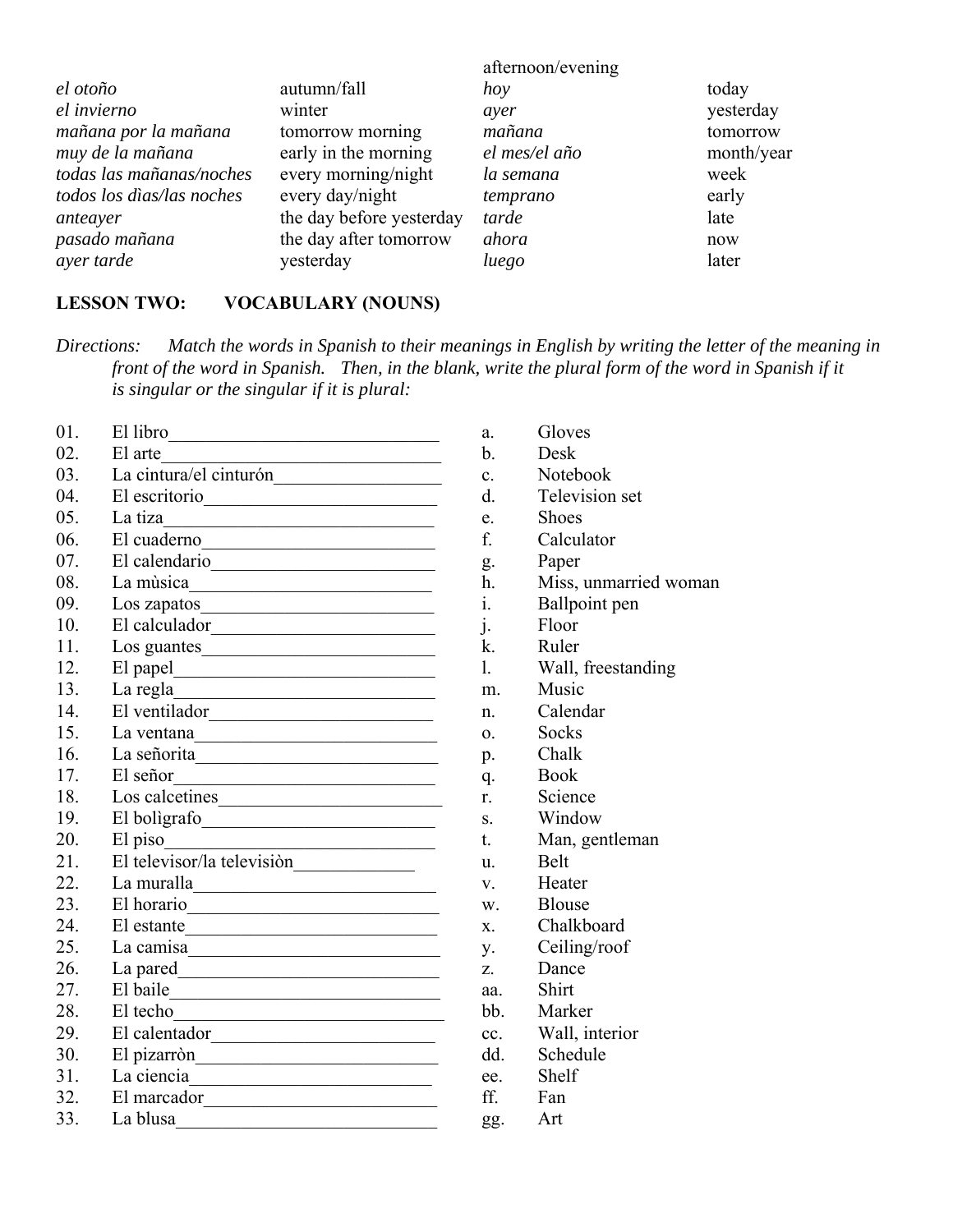# **LESSON TWO: VOCABULARY (ADJECTIVES/ADVERBS)**

*Directions: Match the English meaning to the Spanish word by writing the letter of the meaning in front of the word in Spanish. Then complete the sentence, using the proper form of the adjective/adverb:*

| 01. | Generoso         | a.            | Dangerous       | La muchacha es                      |
|-----|------------------|---------------|-----------------|-------------------------------------|
| 02. | Desconocido      | $\mathbf b$ . | Bad, evil       |                                     |
| 03. | Dañoso/peligroso | c.            | Empty           | Son señoras                         |
| 04. | Seguro           | d.            | Old             |                                     |
| 05. | Feliz            | e.            | Silly, foolish  | Son                                 |
| 06. | Tonto            | f.            | Thick           | calentadores                        |
| 07. | Inùtil           | g.            | Heavy           |                                     |
| 08. | Mal              | h.            | Intelligent     | Ellos tienen casas                  |
| 09. | Grueso           | I.            | Wise            |                                     |
| 10. | Fàcil            | j.            | Young           | Las señoritas estàn                 |
| 11. | Ligero           | k.            | Loyal, faithful |                                     |
| 12. | Feal             | 1.            | Light           | A mi no me gustan los               |
| 13. | Voraz            | m.            | Dirty           |                                     |
| 14. | Triste           | n.            | Soft, smooth    | Son libros                          |
| 15. | Sucio            | 0.            | Clean           |                                     |
| 16. | Joven            | p.            | Sad             | Los ventiladores                    |
| 17. | Viejo            | q.            | Safe, secure    | estàn alli.                         |
| 18. | Vacio            | r.            | Unknown         | Ella tiene las manos                |
| 19. | Suave            | S.            | Mysterious      |                                     |
| 20. | Estùpido         | t.            | Useless         | Los problemas son                   |
| 21. | Inteligente      | u.            | Useful          |                                     |
| 22. | Sabio            | V.            | Alive           | $\overline{\text{Es una silla}}$ .  |
| 23. | Limpio           | w.            | Cheap, stingy   |                                     |
| 24. | Enojado          | X.            | Sick            |                                     |
| 25. | Desocupado       | y.            | Dead            | A mi no me gustan esas canciònes    |
| 26. | Pesado           | Z.            | Idle            |                                     |
| 27. | Misterioso       | aa.           | Greedy          | Las alfombras                       |
| 28. | Ùtil             | bb.           | Angry           | están                               |
| 29. | Vivo             | cc.           | Stupid          | Las muchachas                       |
| 30. | Muerto           | dd.           | Generous        | estàn aquì.                         |
| 31. | Tacaño           | ee.           | Ignorant        | Mis abuelos son __________________. |
| 32. | Ignorante        | ff.           | Easy            | Es una recàmara                     |
| 33. | Enfermo          | gg.           | Happy           |                                     |
|     |                  |               |                 | Las camisas son                     |
|     |                  |               |                 |                                     |

Los perros

\_\_\_\_\_\_\_\_\_\_\_\_\_\_\_\_andan por la

calle.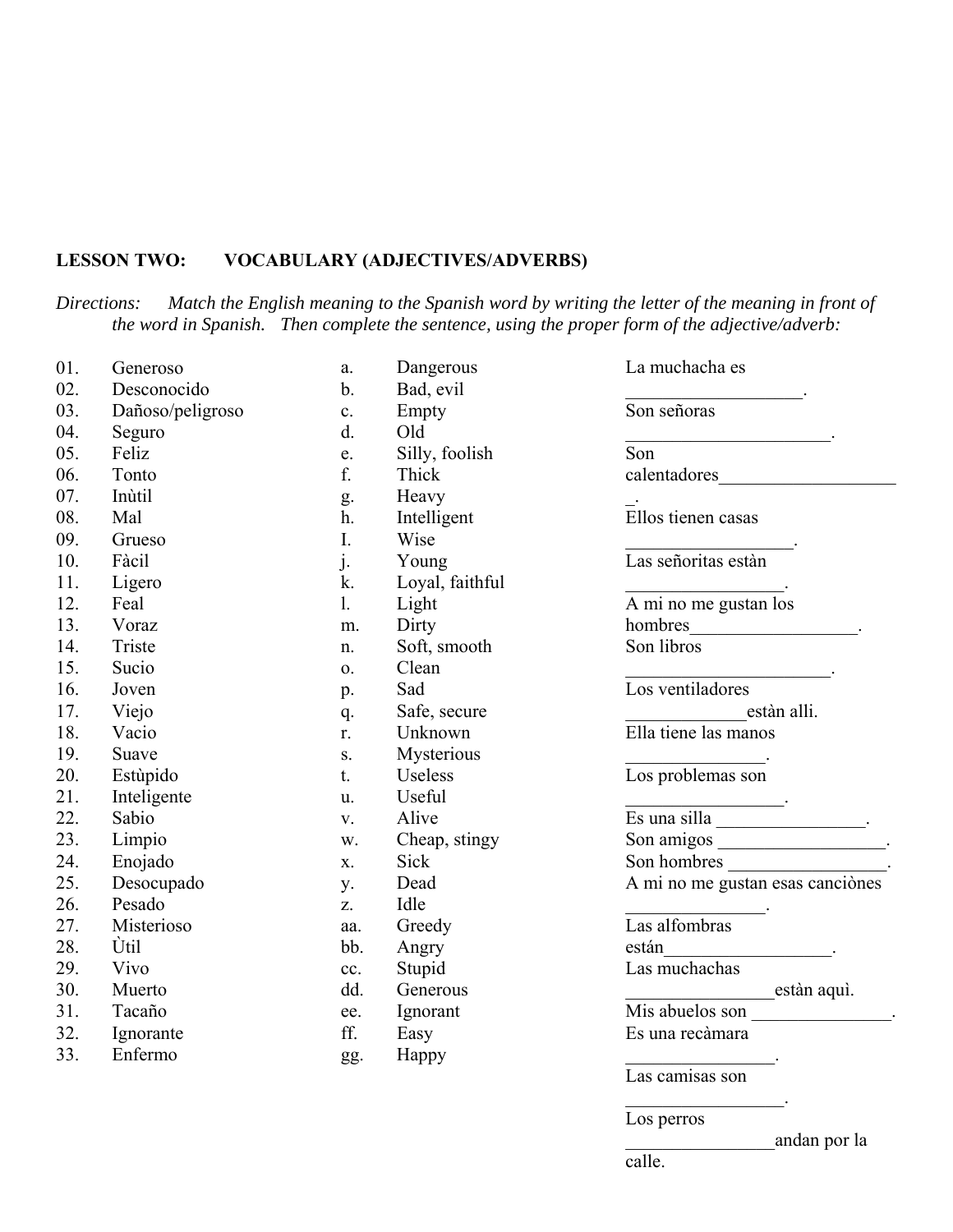| Mis profesores son | camiòn.          |                      |
|--------------------|------------------|----------------------|
|                    | Los muebles      | Mis bisabuelos estàn |
| Los abogados son   | estàn en el      |                      |
|                    | zaguan.          | Los gerentes son     |
| Las ventanas están | Son cuentos      |                      |
|                    |                  | Son señoras          |
| Estamos            | Son ventiladores |                      |
| Los bomberos       |                  | Mi mamà està         |
| lavan su           | Mis primos estàn |                      |

# **LESSON TWO: EXPRESSIONS**

*Directions: Translate and write in English the following expressions:*

| 01. | Ella està de prisa.                     | 04. | Tenemos hambre.                     |
|-----|-----------------------------------------|-----|-------------------------------------|
| 02. | Echo una mano a mi hermana.             | 05. | Tù echas menos a su perro muerto.   |
| 03. | El està adormecido.                     | 06. | Trabajamos de noche.                |
| 07. | Hace mucho viento hoy.                  | 14. | Los muchachos estàn cansados.       |
| 08. | El anda por la calle y toma el aire.    | 15. | Ella hace la intenciòn de hablar.   |
| 09. | No hace frìo en el verano.              | 16. | Te das cuenta del problema.         |
| 10. | Las señoras no estàn enfermas.          | 17. | Nuestro tìo echa mano al cuaderno.  |
| 11. | Mi hermano tiene sed.                   | 18. | Tal vez el gato duerme todo el dia. |
| 12. | ?De dònde son los gerentes?             | 19. | No vale la pena andar al mercado.   |
| 13. | Mi mamà da que reir porque de la broma. | 20. | ?Còmo està la profesora del arte?   |

# **LESSON TWO: VERBS**

*Directions: Write in the correct form of the verb infinitive in parentheses. Then translate and write the sentence in English:*

- 01. Nosotros (echar) la pelota.
- 02. Tu mamà (llorar) todos los dìas.
- 03. Ellos (reir) cuando yo digo una broma.
- 04. Nosotros (escribir) unuestros poemas.
- 05. El perro (correr) por la recàmara.
- 06. La profesora (aparecerse) \_\_\_\_\_\_\_\_a la puerta.
- 07. Èl (traducir) los cuentos misteriosos.
- 08. Yo (escuchar) a la canciòn.
- 09. La cocinera (cocer) los huevos.
- 10. Nosotros (jugar) \_\_\_\_\_\_\_\_\_\_\_\_\_\_\_al ajedrez.
- 11. *i*(Recibir) Uds. las cartas?
- 12. Yo (oir) los perros.
- 13.  $i$ (Arreglar) las muchachas los muebles?
- 14. El aire (parecer) limpio.
- 15. Los profesores (esperar)\_\_\_\_\_\_los estudiantes.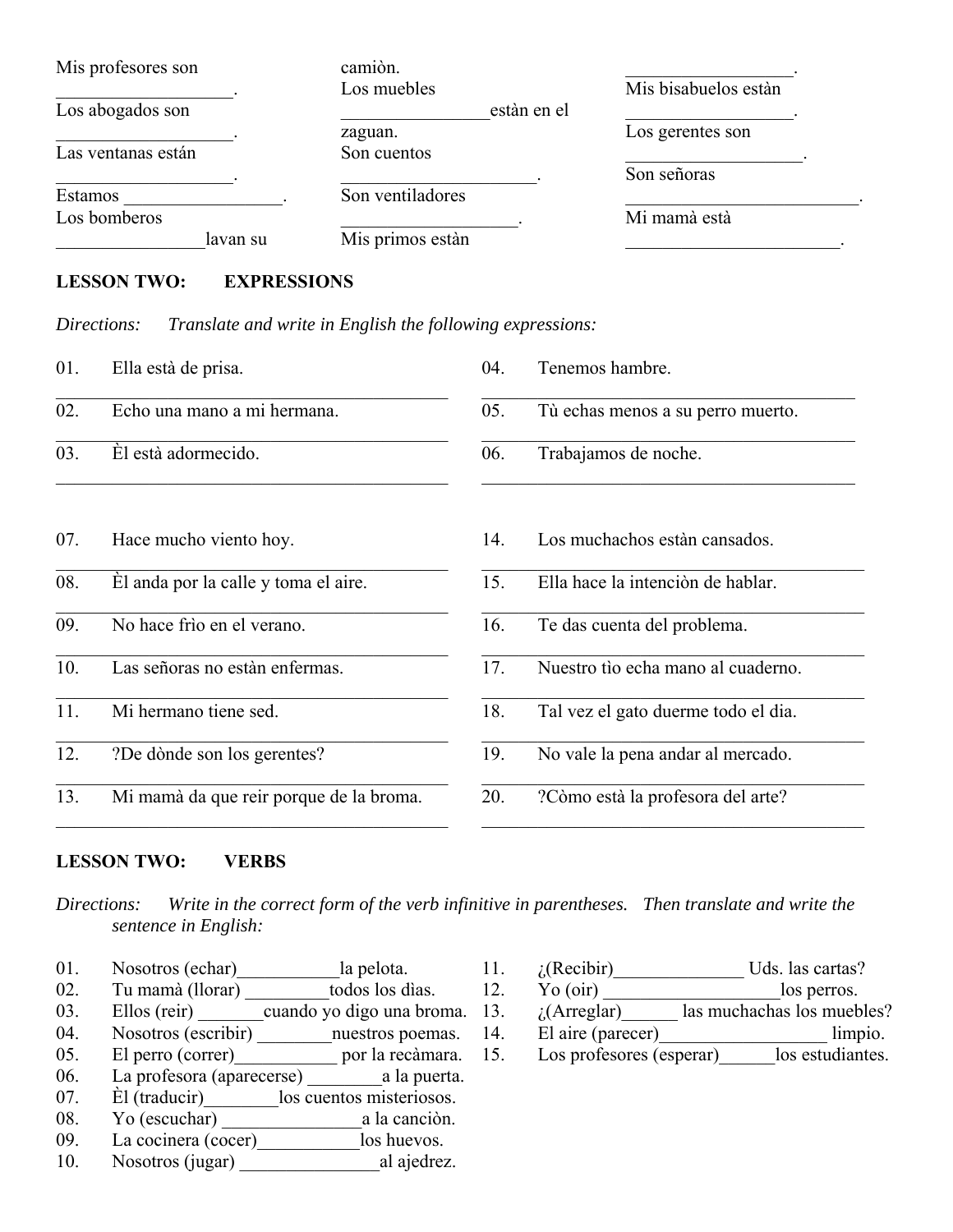# **LESSON TWO: TELLING TIME**

*Directions: Write out the following times in Spanish. Be sure to include the equivalent expressions for A.M. and P.M.:*

| 01. | $3:00$ P.M. |  |
|-----|-------------|--|
| 02. | $4:25$ A.M. |  |
| 03. | 12:00(noon) |  |
| 04. | $6:15$ P.M. |  |

05. 7:48 A.M.

| $12:00$ (midnight)<br>06. |  |
|---------------------------|--|
| 07.<br>$1:00$ P.M.        |  |
| 08.<br>$10:50$ A.M.       |  |
| 09.<br>$11:30$ P.M.       |  |
| 10.<br>8:35 P.M.          |  |

## **LESSON TWO: TIME/DATE WORDS AND EXPRESIONS**

*Directions: Match the time/date expressions to the Spanish by writing the letter of the meaning in the blank before the expression:*

| 01. | La madrugada  | a.             | Day after tomorrow 18. |        | Temprano         | a.             | Late         |
|-----|---------------|----------------|------------------------|--------|------------------|----------------|--------------|
| 02. | El verano     | b.             | Quarter                | 19.    | Ahora            | b.             | Early        |
| 03. | Mañana        | c.             | Yesterday              | 20.    | Esta noche       | c.             | Later        |
| 04. | Ayer          | d.             | early                  | 21.    | La primavera     | d.             | Early in the |
| 05. | La hora       |                | morning(dawn)          | 22.    | Muy de la mañana |                | morning      |
| 06. | Media         | e.             | Week                   | 23.    | Todos los dìas   | e.             | Every day    |
| 07. | El invierno   | f.             | Afternoon              | 24.    | La fecha         | f.             | Now          |
| 08. | El mes        | g.             | Evening                | 25.    | Mañana por la    | g.             | Tonight      |
| 09. | La semana     | h.             | Winter                 | mañana |                  | h.             | Last night   |
| 10. | Hoy           | $\mathbf{i}$ . | Time/hour              | 26.    | De la noche      | i.             | Yesterday    |
| 11. | Cuarto        | j.             | Autumn/fall            | 27.    | Ayer tarde       |                | afternoon    |
| 12. | Mediodìa      | k.             | Today                  | 28.    | Luego            | $\mathbf{j}$ . | Night        |
| 13. | Anteayer      |                | Day before             | 29.    | El año           | k.             | Day          |
| 14. | Pasado mañana | yesterday      |                        | 30.    | La noche         | 1.             | Spring       |
| 15. | El otoño      | m.             | Noon                   | 31.    | El dia           | m.             | Date         |
| 16. | El anochecer  | n.             | Summer                 | 32.    | Anoche/noche     | n.             | Year         |
| 17. | La tarde      | $\mathbf{O}$ . | Tomorrow               | pasada |                  | 0.             | tomorrow     |
|     |               | p.             | Month                  | 33.    | Tarde            |                | morning      |
|     |               | q.             | Half                   |        |                  | p.             | At night     |

## **LESSON TWO: DIRECT OBJECT PRONOUNS**

*Directions: Rewrite the sentence by replacing the direct object with the appropriate direct object pronoun. Then translate and write the sentence in English in the second blank:*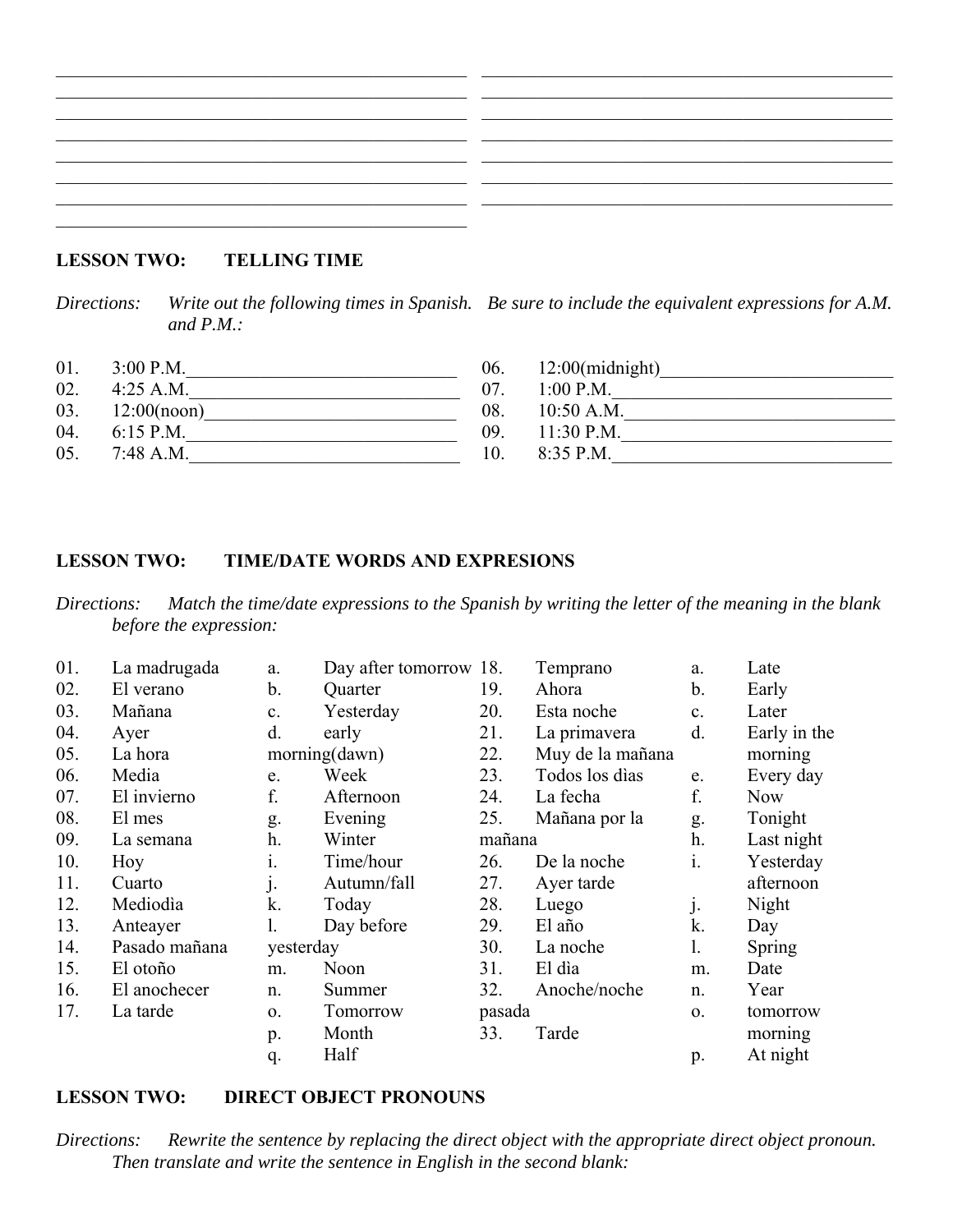| 01. |  |  | Todos mis primos hacen el trabajo dificil. |  |
|-----|--|--|--------------------------------------------|--|
|     |  |  |                                            |  |

| 02. | El gato blanco busca los ratònes grandes.              |
|-----|--------------------------------------------------------|
| 03. | El señor viejo y sabio escribe los poemas.             |
| 04. | Los profesores enseñan las lecciònes.                  |
| 05. | Ellos llaman a Juan y yo.                              |
| 06. | La señora traduce los cuentos interesantes.            |
| 07. | El gerente tiene el escritorio grande.                 |
| 08. | Oìmos las canciònes tristes.                           |
| 09. | El recibe muchas cartas misteriosas.                   |
| 10. | Las muchachas echan las pelotas en el campo deportivo. |

# **LESSON TWO: INDIRECT OBJECT PRONOUNS**

*Directions: Rewrite the sentence by replacing the indirect object with the appropriate indirect object pronoun. Then translate and write the sentence in English in the second blank. Remember to use explanatory phrases where necessary:*

01. Ellos envian la carta a nosotros.

| 02. | El da el boligrafo a Elena.                             |  |
|-----|---------------------------------------------------------|--|
| 03. | La profesora enseña las matemàticas a las muchachas.    |  |
| 04. | Ella no muestra nada a Ud.                              |  |
| 05. | El camarero trae la comida a nosotros.                  |  |
| 06. | La muchacha da la blusa a su mamà.                      |  |
| 07. | Mi hermano explica el problema a Mariela.               |  |
| 08. | Yo doy unos regalos a las muchachas.                    |  |
| 09. | Leemos los poemas felices al profesor.                  |  |
| 10. | La señorita traduce el cuento alemán para la profesora. |  |

# **LESSON TWO: DOUBLE OBJECT PRONOUNS**

*Directions: Rewrite the sentence by replacing the indirect and direct objects with the appropriate indirect*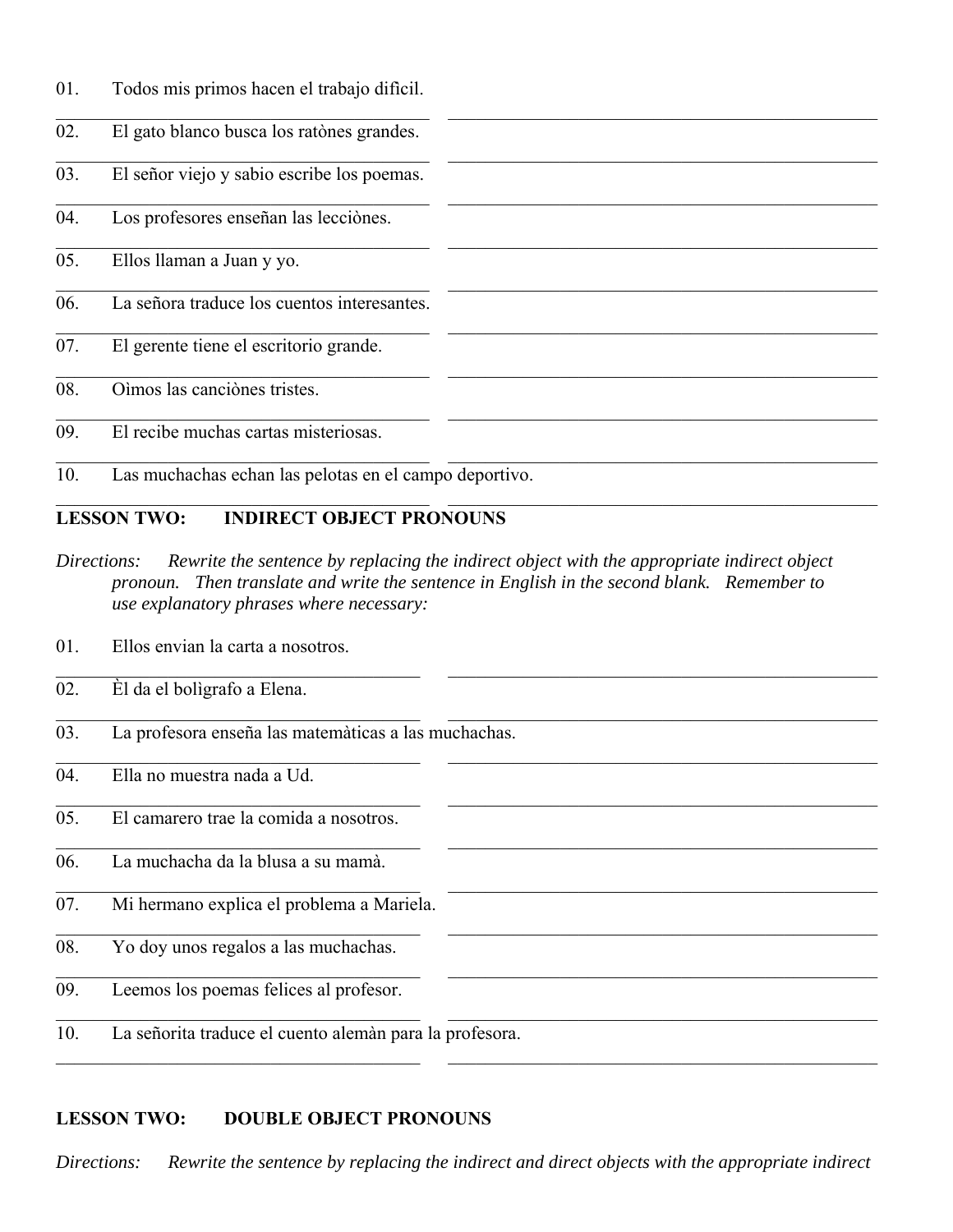*and direct object pronoun. Remember to use "se" where necessary. Remember to use explanatory phrases where necessary: Then translate and write the sentence in English in the second blank.* 

| vı. | Liia Ciivia ias Cartas a sus sobrinas.                   |  |
|-----|----------------------------------------------------------|--|
| 02. | Mis padres da los cuadernos a mi.                        |  |
| 03. | La camarera sirve las bebidas a los señores.             |  |
| 04. | Ellos no dicen los cuentos a Ud.                         |  |
| 05. | El vendedor vende las sàbanas a las señoras.             |  |
| 06. | El profesor enseña las lecciònes a los estudiantes.      |  |
| 07. | Los consejeros dicen el problema a Juanita.              |  |
| 08. | Yo tomo el camión nuevo a los bomberos.                  |  |
| 09. | Damos los papeles al profesor.                           |  |
| 10. | Las señoritas cantan la canción francesa a la profesora. |  |

## **LESSON TWO: TRANSLATION**

01. Ella envia las cartas a sus sobrinas.

*Directions: Translate and write in English the following:*

 Es la madrugada. El sol aparece sobre el horizonte. Yo me levanto y me visto. Llevo camisa blanca, pantalones negros, calcetines rojos, y zapatos anaranjados. Tomo el desayuno de tocino y huevos. Me voy de la casa a las siete. Ando por la acera con mi hermana y mis amigos. Llegamos a la escuela y entramos por la puerta. Mi hermana tiene que ir a su clase de matemàticas. Yo y dos de mis amigos vamos a nuestro clase de ciencia. Es una clase difìcil y a nosotros no nos gusta la profesora. Es una señorita joven y flaca. Hay que trabajar mucho en su clase, y el trabajo no vale la pena. Tenemos muchas pruebas. De todas mis clases, es la pèsima. Escuchamos y escribimos en un cuaderno grande y grueso. Hay que tener làpices, bolìgrafos, dos libros, y muchas hojas de paper.

 Luego mis amigos van a su clase del inglès, pero yo voy a mi clase de mùsica. A mi me gusta mejor la mùsica. Toco la guitarra, y a mi me gusta cantar. Aprendemos muchas canciònes francèsas y españoles. El profesor es viejo y amable. Es una clase mas fàcil que la ciencia. Es un salòn de clase grande. Hay televisor, ventilador, y ventanas grandes. Tal vez echamos hojas de papel en el ventilador. Hace mucho ruido. Somos muchachos malos y tontos. El profesor no se da cuenta del ruido. Aprendemos muy bien la mùsica a pesar de nuestro comportamiento.

 Cuando empieza mi clase de la instrucciòn cìvica, estoy adormacido. Leemos del libro, y escribimos mucho. Nunca estamos desocupados. Tengo hambre, y espero el almuerzo. Cuando termina la clase a las once, voy a la cafeterìa. A mi me gusta la comida de la cafeterìa. Hay mesas limpias y comida saludable. Nos vamos de la cafeterìa. Vamos al campo deportivo llano y vacio, y jugamos al futbol hasta mediodìa.

 Voy a mi clase de arte. Empieza a las doce y cuarto. Me gusta el arte. La profesora nunca està enojada. Usamos bolagràficos, làpices, y reglas. Hay un pizarròn en la pared donde usamos marcadores y tiza. La clase termina a la una y media.

Mi ùltima clase del dìa es el baile. Bailamos mucho en la clase. Hay muchas muchachas en la clase.